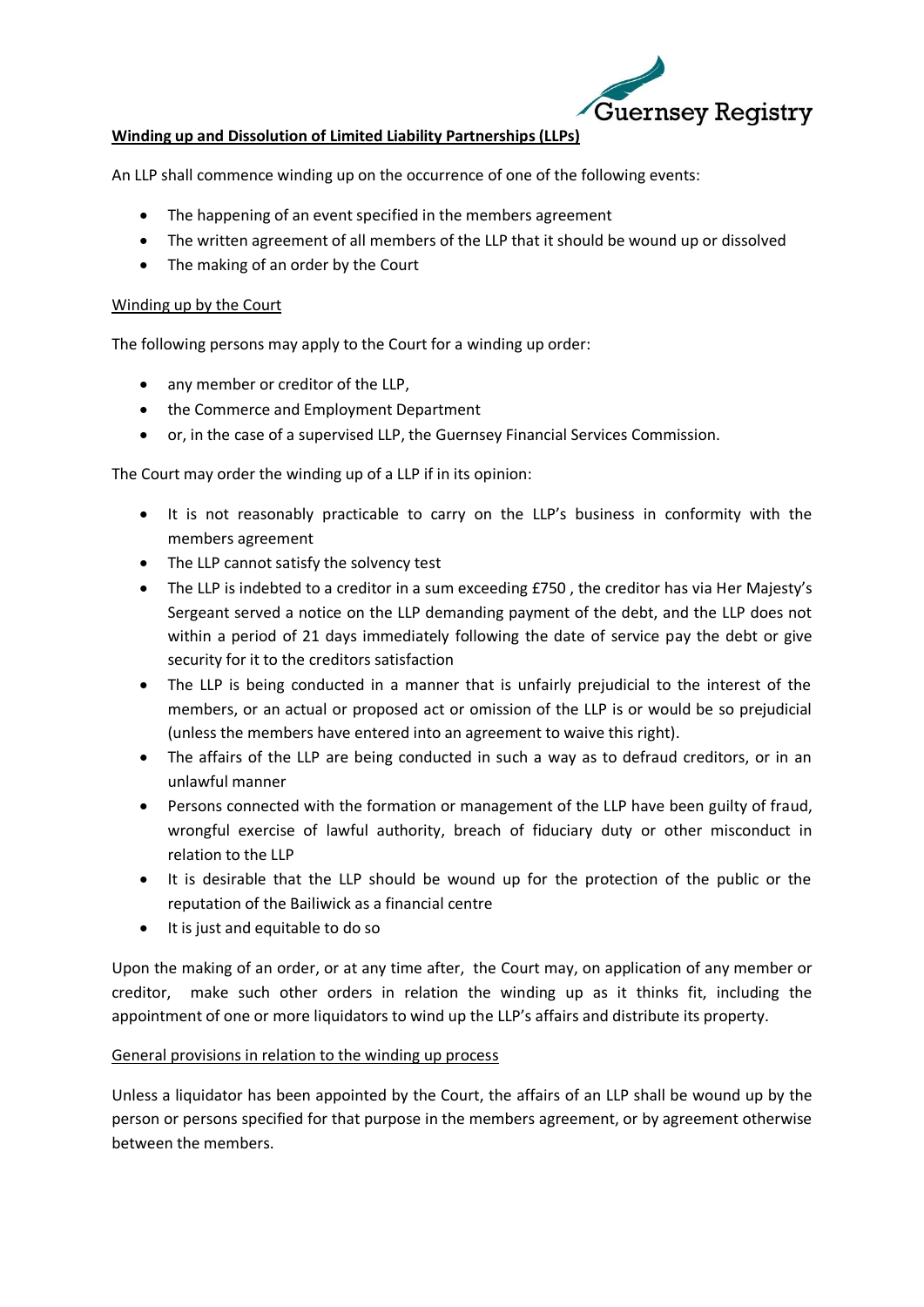

Upon commencement of the winding up of an LLP the members, or a person appointed by the members, or the liquidator **shall notify** the Registrar of the fact using the submission "LLP – Notification of Winding Up". A notice will then be published on the Guernsey Registry website. *There is nothing preventing a notice also being published in La Gazette Officielle should the persons conducting the winding up see fit to do so.*

On appointment of a liquidator all powers of the members cease and anyone that purports to exercise any power of a member at a time when those powers have ceased is guilty of an offence.

From the commencement of the winding up the LLP shall cease to carry on any activities except to the extent necessary for its beneficial winding up.

All expenses properly incurred in the winding up of the LLP, including the liquidator's remuneration, are payable from the LLP's property in priority to all other debts. No LLP member may claim as a creditor of the LLP, except in accordance with the provisions relating to the distribution of property.

The liquidator's fees shall be fixed by the Court.

The persons winding up the LLP's affairs, in the name of and for and on behalf of the LLP:

- may to the extent necessary for the beneficial winding up of the LLP, prosecute, defend or settle any civil or criminal action
- shall dispose of the LLP's property and realise its assets, and
- discharge the LLP's debts, and distribute to the members any remaining property of the LLP.

Upon the winding up of an LLP, the property shall be distributed in the following order-

- Firstly to the creditors other than the members in satisfaction of the LLP's debts, as if the LLP were a company which is insolvent
- Secondly to the members who are creditors to the extent otherwise permitted by the law in satisfaction of the LLP's debts other than debts described immediately above.
- Finally, to other members, according to the provisions of the member's agreement.

As soon as an LLP's affairs are fully wound up the persons who conducted the winding up shall:

- Prepare an account of the winding up, giving details of the conduct and disposal of the LLP's property, etc.
- Provide all members with a copy of the said account, and
- **Within 7 days** beginning on the date of completion of the winding up, file with the Registrar notice of completion of the winding up, via the submission of an 'LLP – Notification of Completion of Winding Up'. A notice will then be published on the Guernsey Registry website. *There is nothing preventing a notice also being published in La Gazette Officielle should the persons conducting the winding up see fit to do so.*